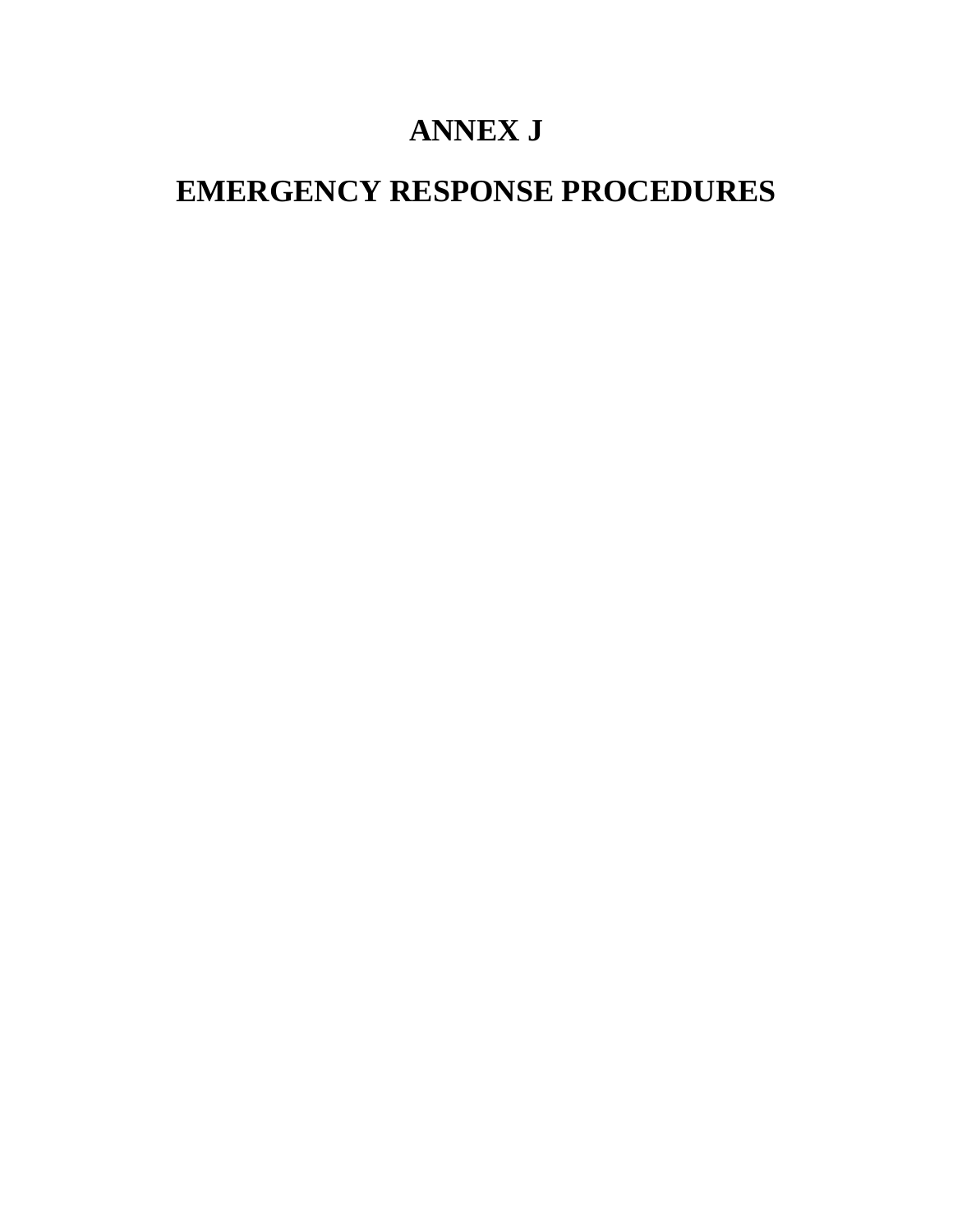## **SEMINOLE EMERGENCY SERVICES: 911 SSC POLICE: EXT. 500 or 405-380-8989 (cell)**

The safety and security of the campus environment is the shared responsibility of every student and all campus employees. Students, employees, and visitors should realize that Seminole State College presents all the risks of any public facility and that individuals coming to campus must accept responsibility for being exposed to those risks. Some individuals will undoubtedly be involved in an emergency situation while on campus. Emergency medical care is not the responsibility of college employees.

It is the intent of the college to prepare employees for the proper handling of emergency situations. This document, and annual review of its contents with employees, represents the college's good faith efforts to properly prepare for any emergency on campus. College administrative officials and supervisors have a duty and responsibility to inform employees of the emergency response procedures as stated in this document.

All students, faculty, and staff should familiarize themselves with the SSC Emergency Siren. You may listen to the siren by logging onto the SSC webpage at [www.sscok.edu.](http://www.sscok.edu/) The siren has two distinct sounds, one for tornado and the other for Active Shooter or potentially dangerous situations. The **alert tone** is used for tornado warnings and the **air horn tone** is used for active shooter/other dangers. A potential danger could be a terrorist attack, hostage situation, hazardous chemical spill, or other. The siren is tested each Friday at noon and sounded only for 30 to 40 seconds. If you hear the siren sound for a period of three minutes or longer, IT IS NOT A DRILL. Immediately following the siren, SSC Police Department will give a voice activated public address warning to explain what type emergency exists and what to do.

#### **Responding to an On-Campus Emergency:**

Once it is determined by the employee on the site that the situation is an emergency, the proper initial response is to get trained emergency personnel to the scene as quickly as possible. Emergency personnel may be called to the scene by dialing 911.An employee may provide any "Good Samaritan" assistance depending on his or her level of training. No employee should do something he or she is not comfortable with or trained to do. Getting qualified help is the first step. After qualified help is contacted, or in situations that are not severe emergencies, the campus police and/or a college administrator should be notified. **Automated Electronic Defibrillators:**

There are **four** (4) automated external defibrillators (AEDs) available on campus. One is located in the Haney Center in the hallway across from room 114, one is located in the Harber Field House in the hallway between the gym and the pool area, and one is located in each of the residential learning centers (Seminole Nation and Roesler).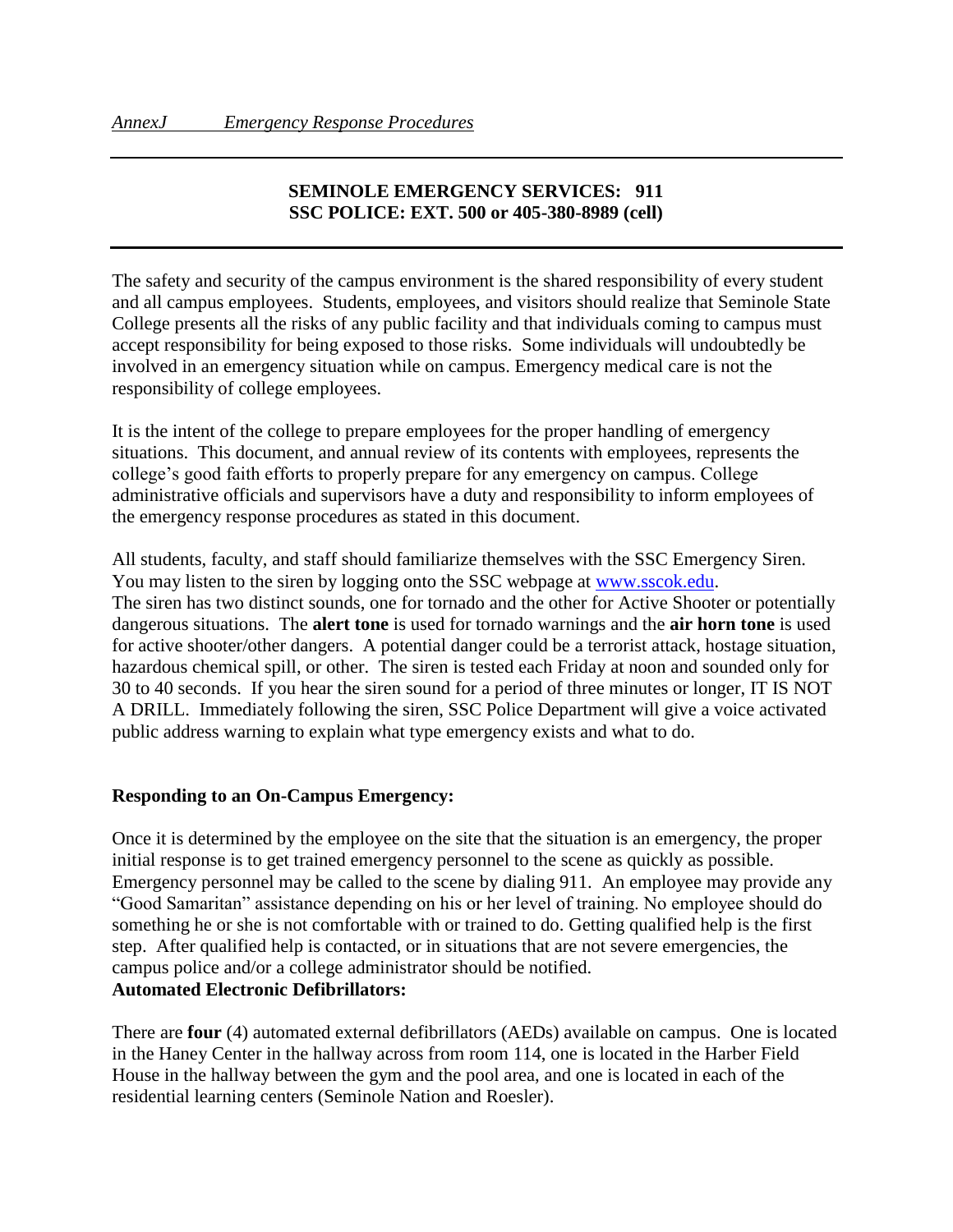The following SSC employees have been certified to use the AED's:

| <b>SSC Police</b>                                                         | Raeleigh Shockley, Assoc. Head VB Coach       |
|---------------------------------------------------------------------------|-----------------------------------------------|
| Rita Schell, Head Coach Women Basketball Mike St. John, Athletic Director |                                               |
| <b>Nursing Instructors</b>                                                | <b>Student Resident Assistants</b>            |
| Melinda Sims, Residential Life Director                                   | Austin Turner, Asst. Men Basketball Coach     |
| Robert Tasin, Asst. Baseball Coach                                        | Jordan Williams, Asst. Women Basketball Coach |
| Chely Flores, Asst. Soccer Coach                                          |                                               |

#### **Responding Personnel:**

The responding campus police officer will serve as the person in charge until relieved by the Director of Campus Safety and Security. The Coordinator will serve as the person in charge until relieved by a member of the Administrative Council.

#### **When a Person Refuses Transport:**

If a person refuses transport to a medical care facility and is deemed able to make his or her own decisions by the emergency medical personnel at the scene, he or she cannot be transported. If a person is not transported, the best scenario that could happen is that a friend, classmate, or family member would remain with the person and see that he or she leaves campus safely. Employees do not have any responsibility for the transportation or further medical assistance after qualified help has been obtained.As long as employees have made proper responses, acting in a prudent and reasonable manner to get qualified assistance by calling emergency personnel, SSC personnel have no further responsibility, with the exception of the contingent liability of the person still being on college property.

## **Proper Clean-Up and Care of the Emergency Location:**

The college physical plant personnel should be notified following an emergency so that proper clean-up may be accomplished. Clean-up by qualified maintenance workers is recommended due to the possible presence of spilled body fluids in the emergency area.

#### **Incident Reports:**

The college police will write the official report of the incident and keep it on file. In fact, the campus police should be notified anytime medical aid is given so that such aid can be

Documented, even if the employee providing the aid believes it is a minor medical problem.

*The preceding can be used as a guide for faculty and staff action during a medical emergency. However, people react differently to an emergency situation. The college can expose employees to proper procedures, but individual behavior cannot be predicted. Employees must, therefore,*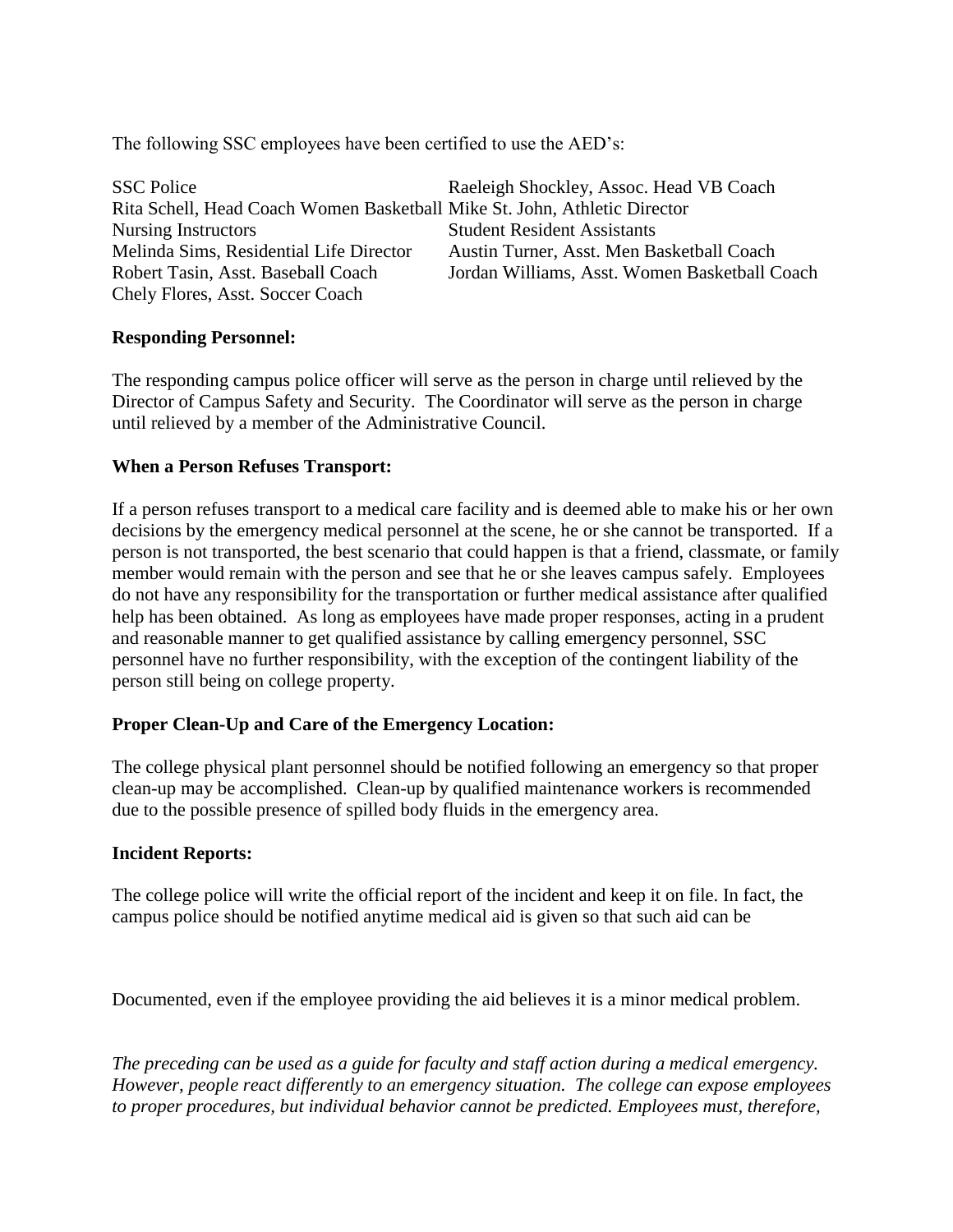*use this guideline in association with logic and common sense. They should do the best they can based on the situation and their training / experience.*

# *FIRE PROCEDURES*

#### **FIRE FACTS**

- Fire is Fast! Get out and stay out! In only minutes, a classroom, office or residence hall can be engulfed in flames. Do not take time to gather personal items. Fire is Dark! Fire starts bright but in seconds generates black, choking smoke. You will not be able to see your hand in front of your face, so know where you are going! Be able to feel your way to safety.
- Fire is Hot! Heat is more threatening than flames; it can melt your clothes to your skin and scorch your lungs in a single breath. Temperatures at eye level can reach as high as 600 degrees; so stay low, crawling, if you have to, toward the nearest exit.
- Fire is Deadly! What you cannot see can kill you! Carbon Monoxide poisoning and other fumes released from burning objects can be deadly. Get out as fast as you can.

If someone's clothes catch fire, have them drop to the ground and roll. Try to smother the fire and then drag them to safety.

# *FIRE PROCEDURES*

Exit the building immediately using the nearest exit and go to the designated area on the map. Instructors should take the lead for their classes and escort the students outside of the building. The instructor should ensure everyone in their class is accounted for. Shut office and classroom doors behind you. A designated person will make a head count once gathered in the designated area. Crawl low if there is smoke. Use a wet cloth to cover your nose and mouth. Use the back of your hand to feel door knobs of closed doors. If the door knob is not hot, brace yourself against it and open slowly. If the door knob is hot, DO NOT open it. Look for another way out. NEVER go back into a burning building. If you catch fire, STOP\*DROP\*ROLL. Floor plans of your building, with fire exits and fire extinguishers marked, are placed in every room on campus.

| IF YOU ARE IN             | <b>GO OUTSIDE TO</b>                        |
|---------------------------|---------------------------------------------|
| Colclazier Tech. Building | Far side of lot in front (east) of building |

## **WHERE TO ASSEMBLE FOLLOWING EVACUATION**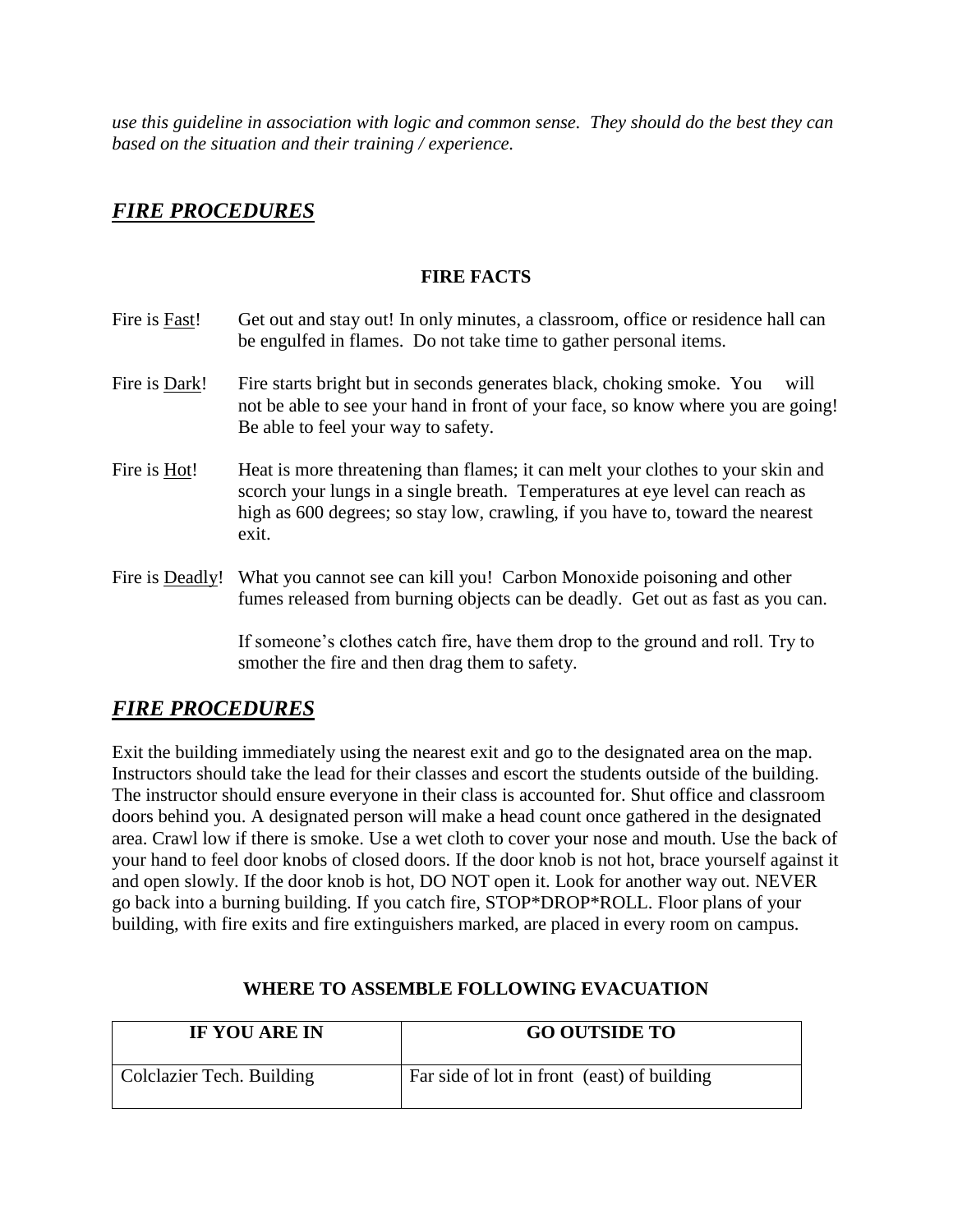| <b>Scott Building</b>                                 | Far side of parking lot in front (east) of building            |
|-------------------------------------------------------|----------------------------------------------------------------|
| <b>Tanner Hall</b>                                    | Employee parking lot directly in front (east) of               |
|                                                       | building                                                       |
| <b>Haney Center</b>                                   | Parking lot directly in front (east) of building               |
| <b>Boren Library</b>                                  | Far side of parking lot in front (east) of building            |
| <b>Jeff Johnston Fine Arts</b>                        | Far side of parking lot behind (west) of building              |
| Milt Phillips Building                                | Far side of parking lot behind (west) of building              |
| Raymond Harber Field House                            | Far side of parking lot behind (west) of gym                   |
| E.T. Dunlap Student Union                             | Parking lot to the south of the building by                    |
|                                                       | <b>Walkingstick Building</b>                                   |
| <b>Roesler Residential Learning</b>                   | Parking Lot (west) of building                                 |
| Center                                                |                                                                |
| Seminole Nation Residential<br><b>Learning Center</b> | Far side of parking lot on side (south) of building            |
| <b>Walkingstick Student Services</b>                  | Far side of parking lot (south) of building near               |
| <b>Building</b>                                       | highway#9                                                      |
| I.T. Building                                         | Parking lot (north) of building                                |
| Maintenance Building                                  | Parking lot (east) of building                                 |
| <b>Baseball Complex</b>                               | Parking lot (west) of building                                 |
| <b>Softball Complex</b>                               | Parking lot (west) of building                                 |
| <b>Employment Readiness</b>                           | Parking lot (south) of building                                |
| Dan and Andrea Boren Building                         | Far side of parking lot (south) of building near<br>highway #9 |

# *TORNADO PROCEDURES*

When you see a tornado, hear the tornado warning siren, or are warned through other methods, seek immediate shelter inside. In campus buildings, use those areas that have a designated storm or severe weather refuge area sign affixed on the outside (i.e., restroom area). If safe, go to the storm shelter in the basement of the Dan & Andrea Boren Center (next to the Walkingstick Building). Stay away from windows and doors.

In the **Harber Fieldhouse** or **Dunlap Student Union**, do not remain in the basketball court area of the gym or in the main dining area of the Student Union. Wide span room structures are vulnerable to being torn off during a tornado. Go to another building if time permits. If caught in the gym, go to the locker rooms and hallways leading to them if you must stay in the gym building. In the Union, go to the restrooms or the kitchen area and brace yourself against an interior wall. If possible, go to the storm shelter in the Dan & Andrea Boren Center (next to the Walkingstick Building).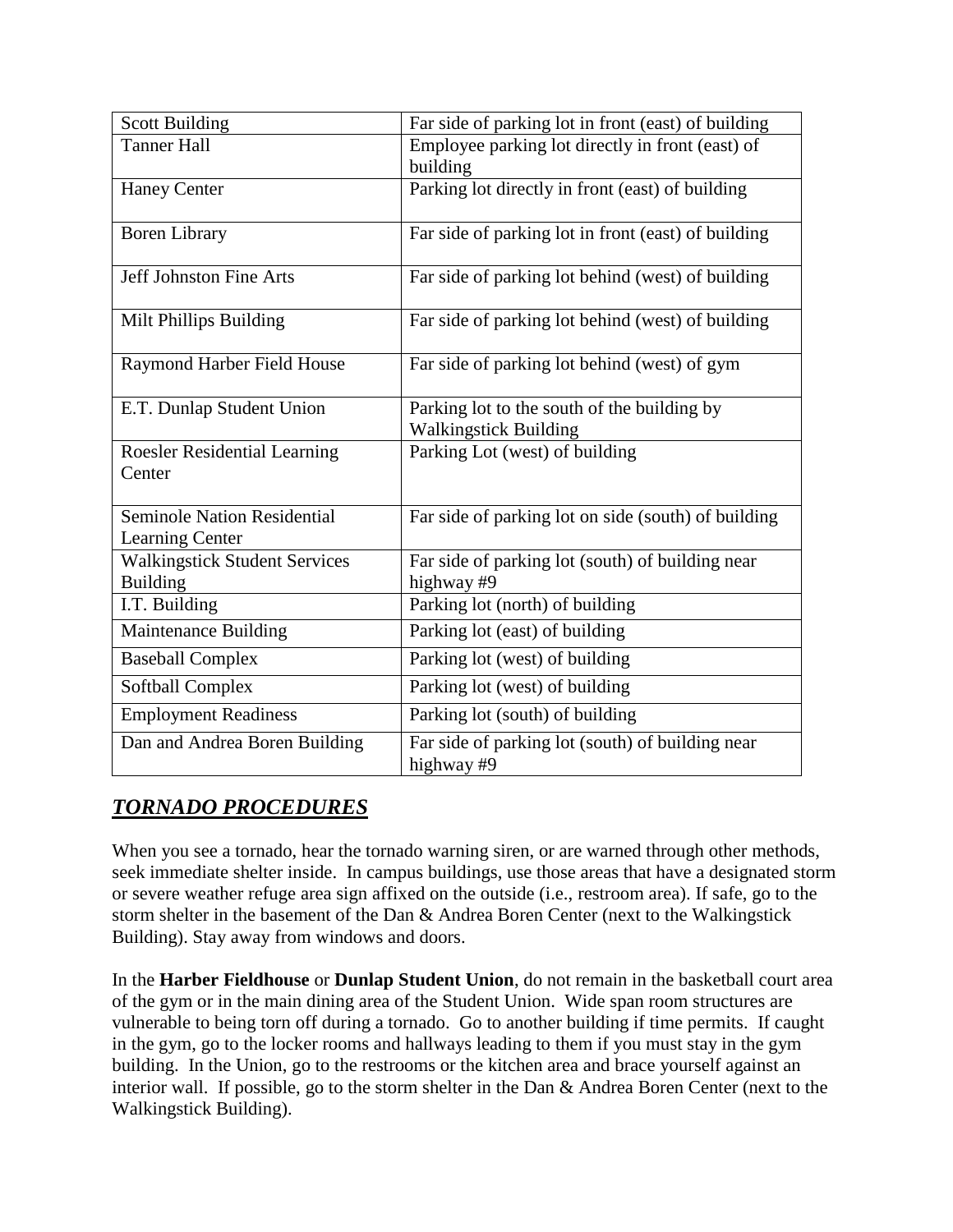In **Seminole Nation Residential Learning Center**, seek shelter on the bottom floor in a restroom, small apartment living room, or under the staircase. In **Roesler Residential Learning Center**, seek shelter on the bottom floor in a restroom, apartment living room, or under the staircase. If possible, go to the storm shelter in the Dan & Andrea Boren Center (next to the Walkingstick Building).

During times of severe weather, designated refuge areas around campus can be used to gather: Boren Library-Men's and women's restrooms Staff restroom in breakroom area

Tanner Hall-Men's and women's North restrooms Men's and women's South restrooms

Scott Building-Men's and women's restrooms

Colclazier Building-Men's and women's restrooms

Dan and Andrea Boren Center-FEMA basement

Raymond Harber Field House-Men's visitor locker room Men's home locker room Women's home locker room Women's visitor/Volleyball locker room

If caught **outside** and you do not have time to get into a building, lie flat in the nearest ditch, ravine, or culvert and shield your head with your hands. If in your car on campus, do not try to outrun a tornado. Get out of your car and seek shelter, preferably inside a building.

# *ACTIVE SHOOTER PROCEDURES*

If you witness or suspect a person is discharging a firearm on campus you should immediately get out of the line of fire and seek shelter where ever you can. Turn your cell phone to silent. If your cell phone vibrates while set to silent, do not place your cell phone against a solid object.

Call 911 immediately if it is safe to do so. Try to remember what the suspect looks like and what he/she is wearing. Try to remember approximate height, weight, color of clothing and shoes, and description of any weapons. If the suspect gets into an automobile be able to provide an accurate description of the automobile. This would include the make, model, color, and tag number.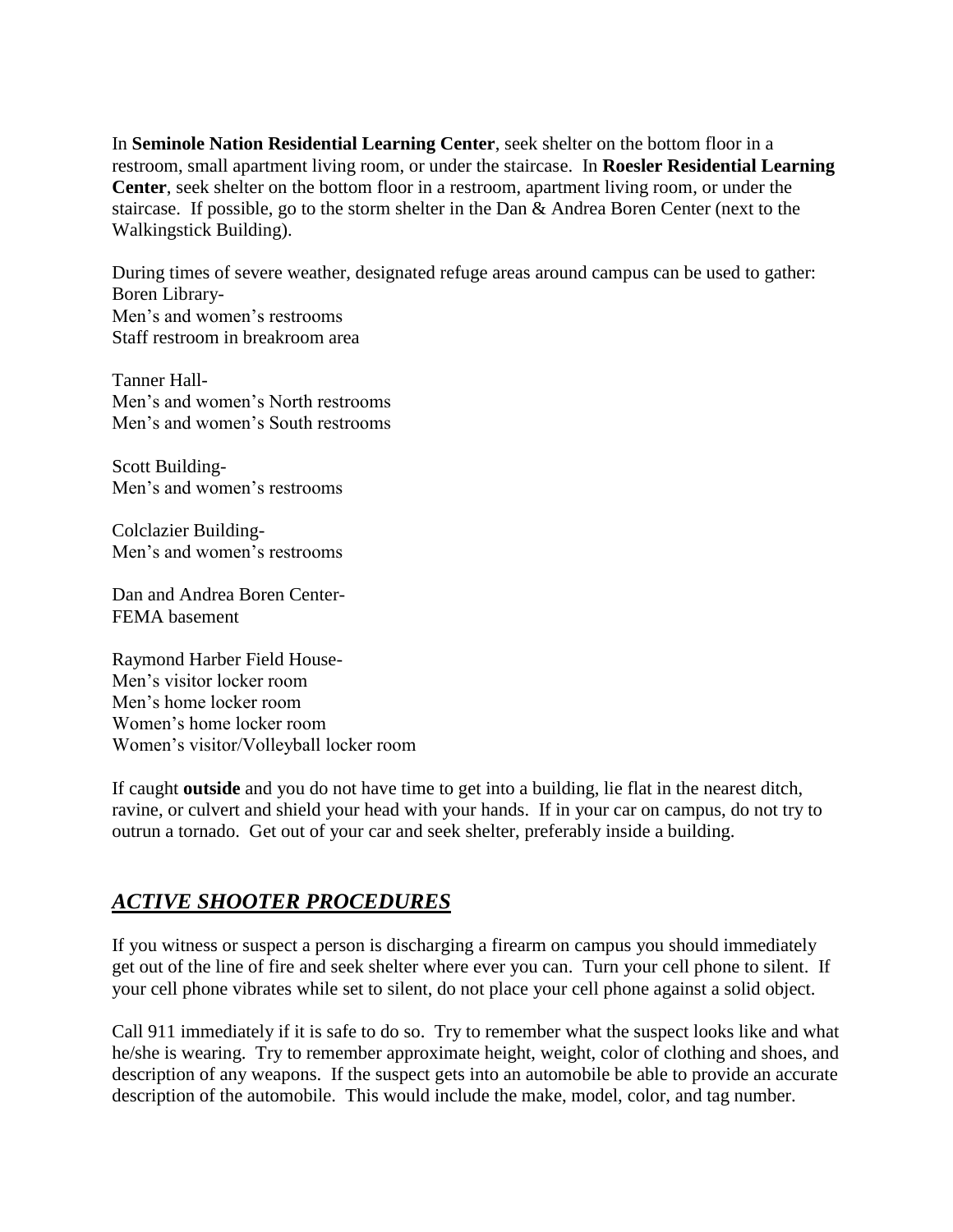When 911 is called they will immediately contact the Campus Police Department and send backup police to assist. Designated college personnel will assist the Campus Police in notifying the campus community that an active shooter is on campus. They will also inform the public as to what they need to do; (i.e., seek shelter, lock doors, evacuate etc.).

The police will immediately take action to stabilize the situation. If you are in a room or area that can be locked down or is secure from the shooter, do so immediately. Stay away from the windows. Everyone is to stay down and out of the line of fire until the police give the okay to evacuate. The evacuation process could vary depending on the situation. Do not panic, but remain alert and ready to cooperate with police.

An active shooter is an individual engaged in killing or attempting to kill people in a confined and populated area, typically through the use of firearms. The event is unpredictable and continually is evolves.

## **How To Respond to an Active Shooter**

- 1. **Run.** Have an escape route and plan in mind leaving your belongings behind. Keep your hands visible.
- 2. **Hide.** Hide in an area out of the shooter's view. Block entry to your hiding place and lock the doors if able to. Silence your cell phone and any other electronic device.
- 3. **Fight.** Fight back as a last resort and only when your life is in immediate danger. Attempt to incapacitate the shooter. Act with physical aggression and throw items at the shooter.

Toward the end of an active shooter response, members of the campus community should remain calm and follow instructions. Put down any items in your hands. Raise your hands and spread your fingers. Avoid quick movements toward officers such as holding on to them for safety. Avoid pointing, screaming, or yelling. Do not stop to ask officers for help or directions when evacuating.

# *BOMB THREATS*

In the event you receive a bomb threat, make immediate contact with the SSC Police Department. Do not leave campus if you receive the threat until the investigating officer is satisfied that all necessary and helpful information has been obtained. Try to remember the exact time of the call, what the suspect said, any suggested location, description of the bomb, and the voice pattern of the caller. Employees should familiarize themselves with the Bomb Threat Report form to learn what to listen for and what questions to ask.

## **Evacuation Procedures:**

The first SSC police officer or official receiving a bomb threat report will contact the SSC Chief of Police, Duty Officer and/or Vice President for Student Affairs. The first officers at the scene of potential danger, which may be the entire campus, will use their best judgment and will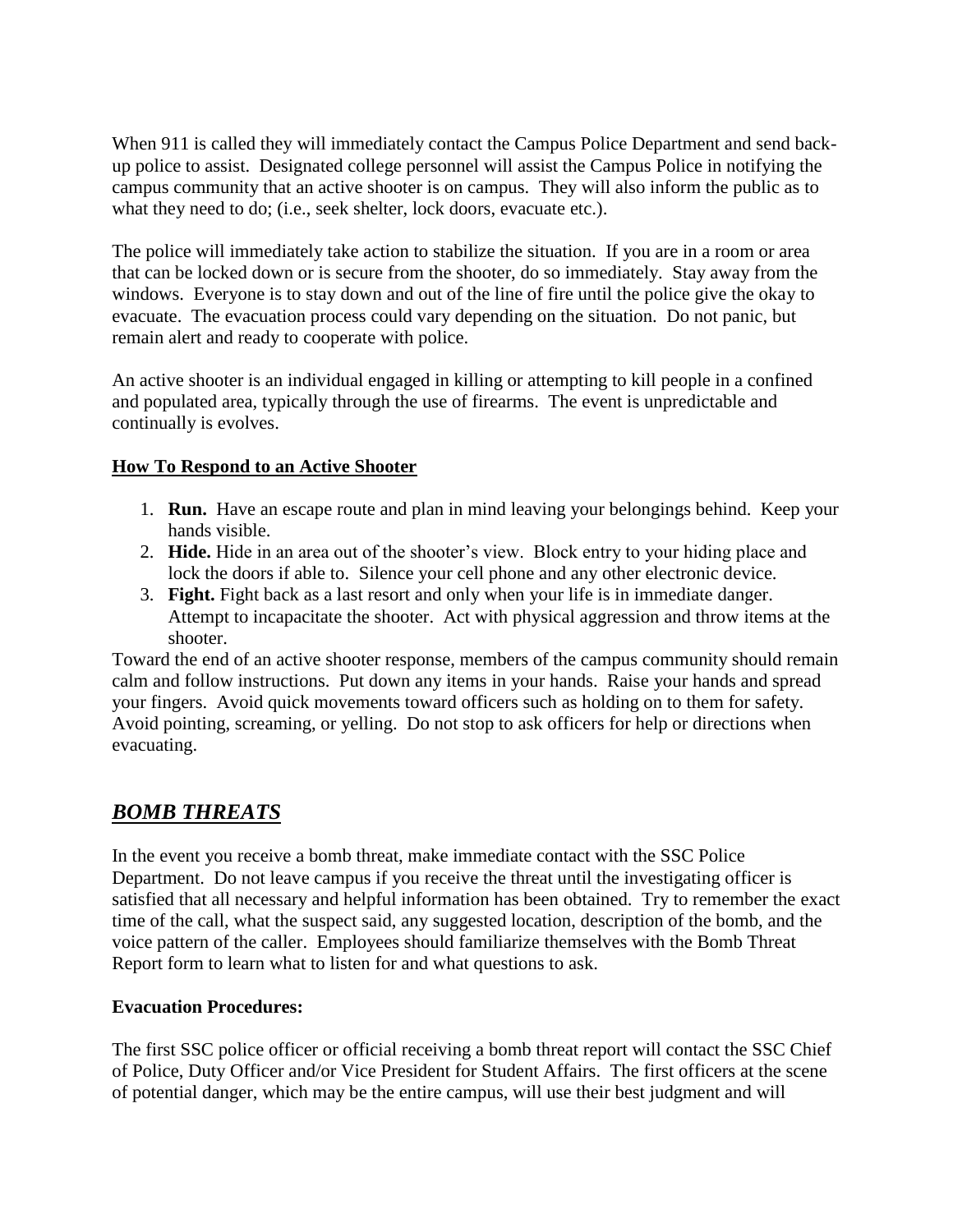immediately begin evacuating the building(s) in an orderly fashion. Evacuated personnel should move to the designated outside areas used for fire evacuation and not re-enter any other building that has been evacuated!

A thorough and systematic search will be coordinated and completed by the SSC Campus Police using at least two-person search teams. Volunteers may be recruited by the campus police; however, it is imperative that all search personnel keep in mind their mission is only to search for and report suspicious objects. Under no circumstances should anyone move, jar, or touch a suspicious object or anything attached to it.

## **Radios and cell phones must be kept away from the areas being searched to prevent accidental triggering of an explosive device.**

If suspected bomb is found, all bystanders must be moved at least 100 yards from the immediate area of the device. The campus police must be immediately notified concerning the description of what was found, its location and any details about it.

The campus police or other authorized official will contact a trained bomb squad. The area will be sealed off by the police to prevent anyone from entering the danger area until the bomb squad gives an all-clear communication to the SSC Coordinator of Police.

# *CHEMICAL EMERGENCIES*

In the event of a chemical emergency, rely on the instructions of emergency response personnel. Listen to the radio or television for instructions. Emergency officials will need clear telephone lines-please stay off the telephone. If you are instructed to evacuate, stay calm and follow the instructions of the emergency officials.

If instructed to "Shelter in Place" you should take shelter where you are. Stay in your campus building or residence hall. Close and lock all windows and doors. Locking provides a tighter seal. Turn off all heating and cooling ventilation devices, including window and attic fans – anything that moves air in and out of the building.

Do not leave your "shelter" until you are told it is safe to go out. After the emergency is over, open all doors and windows and go outside until the building is well ventilated.

# *PROCEDURES FOR DEALING WITH A POTENTIALLY DANGEROUS PERSON*

If you should encounter or observe a student or person whose behavior poses a threat to anyone, including themselves, or if you feel intimidated, threatened or unsafe because of a person's behavior, you are to immediately contact the Seminole State College Police Department, extension 500 or the SSCPD duty cell 405-380-8989.

# **Written Statement:**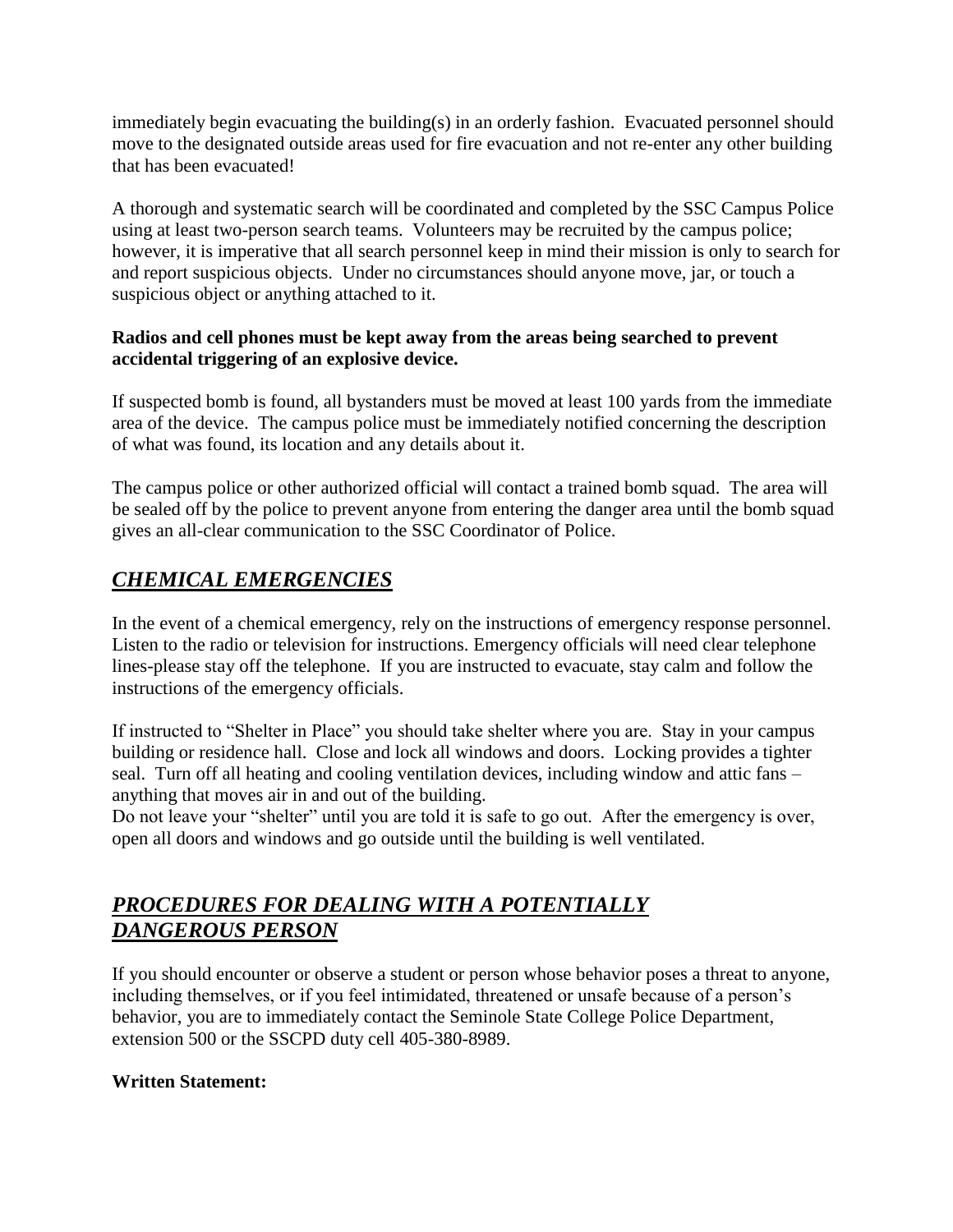You will need to provide a written statement to assist Campus Police with proper documentation as they follow up on the report. Please include your name, campus address, campus extension, home telephone number, cell number, and date of birth. You may submit your statement in person at the SSC Police Department or by sending an email to the Coordinator of Police. Campus Police will follow up on all information reported regarding a potential dangerous person on campus. Student Affairs and Campus Police will insure that proper action is taken in order to provide SSC with a safe and secure campus. The Vice President for Student Affairs may activate the SSC Threat Assessment Team at his discretion to assist in dealing with any potential danger.

# **THREAT ASSESSMENT TEAM (TAT)**

The TAT was created to evaluate any behavior perceived to be a threat to the Seminole State College Community. If an employee or student observes any behavior or activity he/she believes to be a threat to anyone, they need to immediately contact Campus Police. An immediate investigation will begin to evaluate the reported threat. If a threat warrants the attention of the TAT, Campus Police will contact the Vice President for Student Affairs (VPSA). The VPSA or Chief of Police will immediately notify the TAT to assemble to assess the reported threat and act on the recommendation of the TAT. The VPSA will act as Chair and the Chief of Police will be the Assistant Chair.

#### **Current Members are:**

Dr. Bill Knowles, Chair Louis Ross, Asst. Chair Angela Church Shelia Morris Kay Wallace Brenda Hudson

## **SSC ADMINISTRATIVE AND EMERGENCY RESPONSE PERSONNEL**

If time permits, contact one of the following college employees before calling for an off- campus emergency unit:

| 405-382-9500 405-382-9526 |
|---------------------------|
| or 405-380-8989           |
| 405-584-0574              |
| 405-382-9200              |
| 405-382-9272              |
| 405-382-9513              |
| 405-382-9277              |
|                           |

## **EMERGENCY CONTACT NUMBERS**